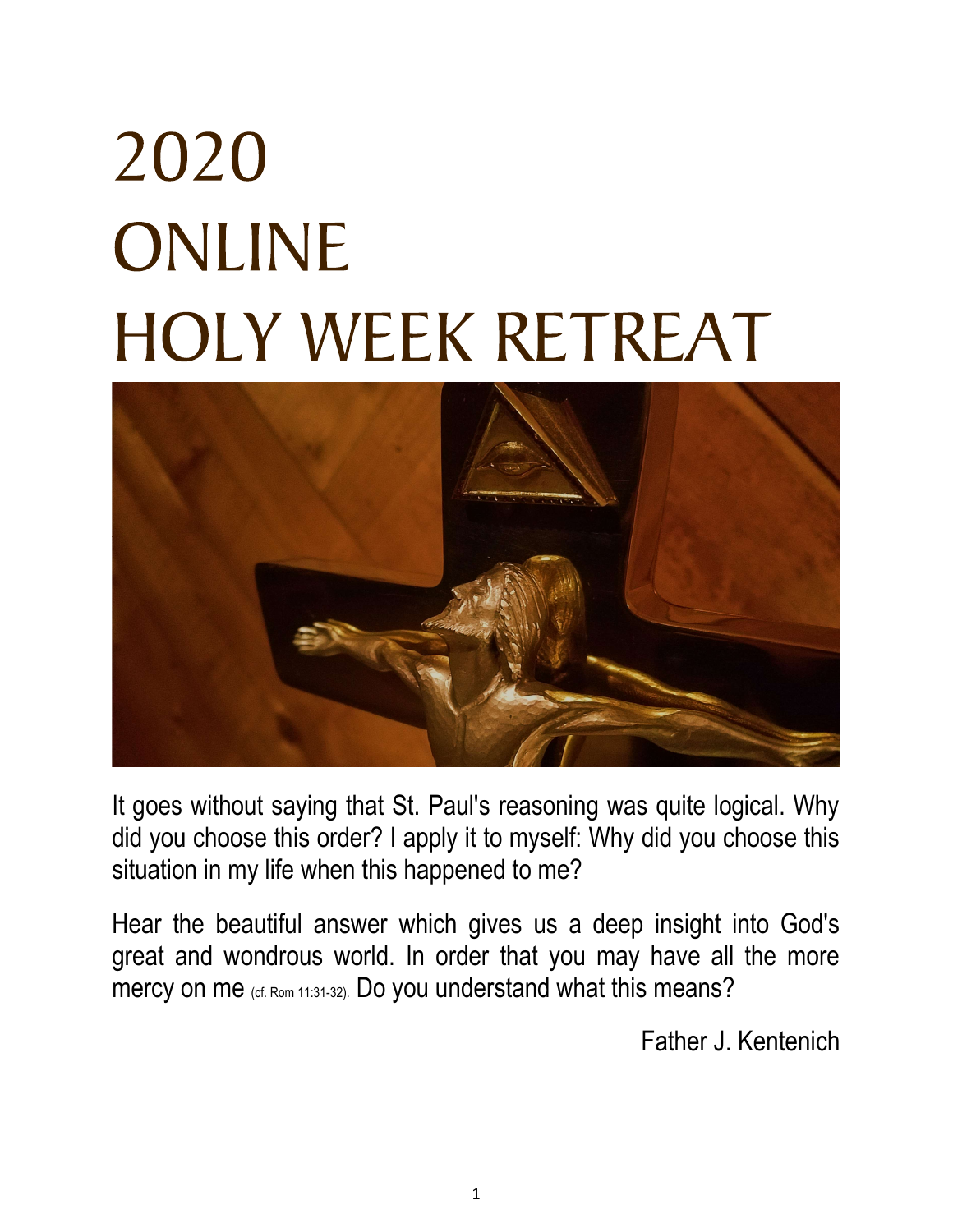### **INTRODUCTION** SUPPLEMENTARY READING

What is the purpose of suffering in our lives? Father J. Kentenich gives us a first answer.

We must become free human beings—that is, free human beings out of love. Paul is a splendid example. You only have to think of this beautiful statement: "For when I am weak, then I am strong"  $(2 \text{ Cor } 11:30)$ . Do you understand what this means? When I am weak  $-$  then I begin to become strong in God. Weakness  $-$  it is a gift for me. Accepting my weakness, having a positive attitude toward my weakness, is a concession to my misery - I am conscious of my contingency. (…)

Or, consider a different, most beautiful statement from the lips of the Apostle Paul. We could or should repeat it time and time again. You can imagine – and we might want to think of Paul as a man who is constantly searching for the ultimate plans of eternal, divine wisdom. Because he was a Jew through and through, the question must have risen in his mind countless times: Lord, God, what are you doing with your Chosen People? You could have chosen a completely different world order. Doubtlessly! As metaphysicians we know that, too. God had the option to choose from among countless world orders. Concretely, why did you choose the order in which Adam and Eve sinned, an order in which my people perpetrated the second fall? Why did you choose this order? You could have chosen a different order; an order in which Adam and Eve would not sin; an order in which my people as the Chosen People would have fulfilled their mission in an extraordinary manner.

He arrived at the simply brilliant, classic answer. We cannot stress it often enough: He chose the sinful state. We will not go into the question of free will. It goes without saying that Paul's reasoning was quite logical. Why did you choose this order? I apply it to myself: Why did you choose this situation in my life when this happened to me?

Hear the beautiful answer which gives us a deep insight into God's great and wondrous world. In order that you may have all the more mercy on me (cf. Rom 11:31-32). Do you understand what this means? He chose the condition of our weakness, first as a possibility, then as a reality, that he may have mercy upon us.

You could dwell on this for a long time. If you understand what is meant here, you will even be grateful to relive your past in this light... so that he may lavish all the more mercy and love on me (Father J. Kentenich, November, 1966).

#### Scriptural Passage (Rom. 11;31-36)

… that he might have mercy upon all. Oh, the depth of the riches and wisdom and knowledge of God! How inscrutable are his judgments and how unsearchable his ways! "For who has known the mind of the Lord or who has been his counselor?" "Or who has given him anything that he may be repaid?" For from him and through him and for him are all things. To him be glory forever. Amen.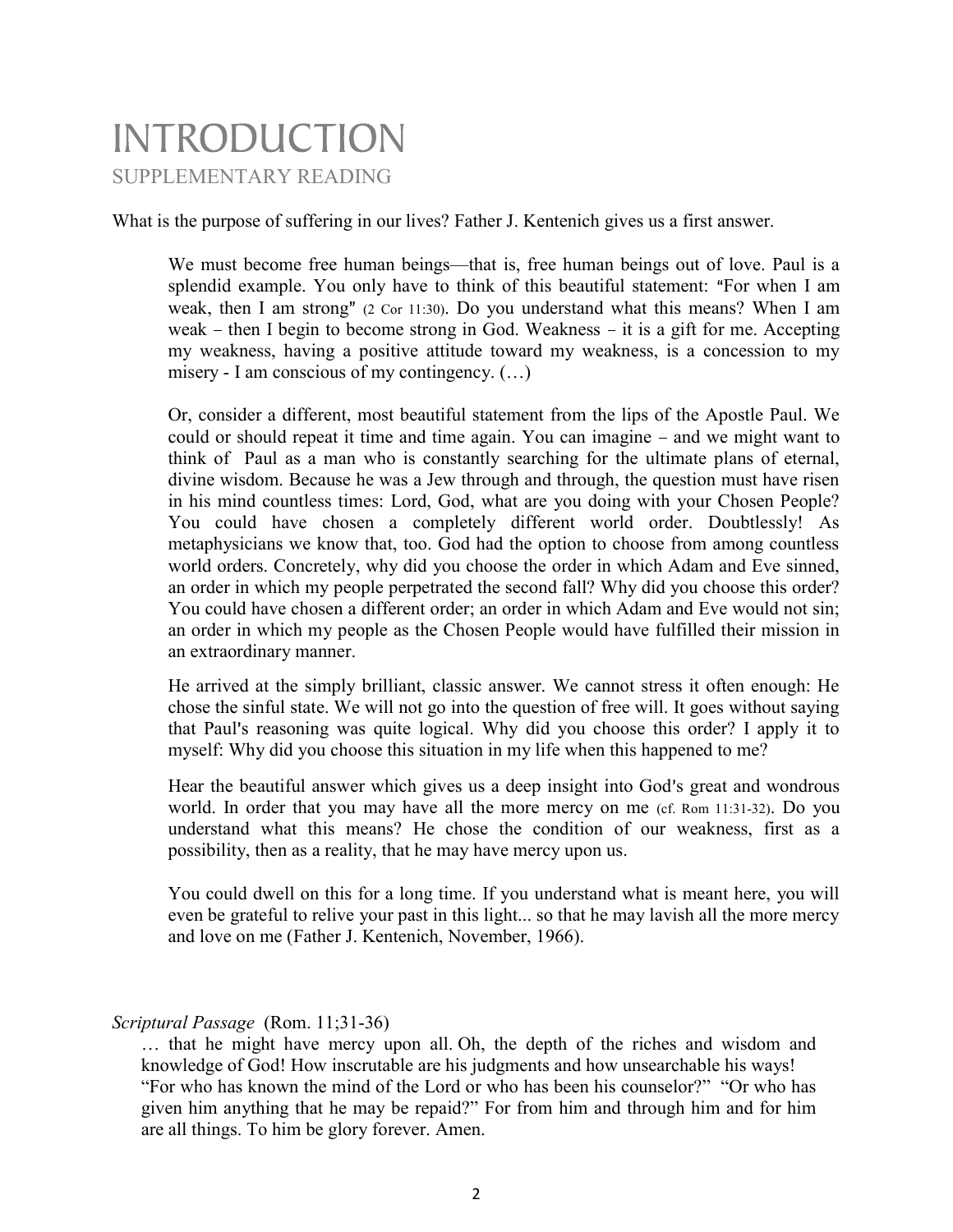## PURIFICATION SPIRITUAL READING

#### Scriptural Passage (Mt.21;12-17)

#### The Cleansing of the Temple

Jesus entered the temple area and drove out all those engaged in selling and buying there. He overturned the tables of the money changers and the seats of those who were selling doves. And he said to them, "It is written:

'My house shall be a house of prayer,' but you are making it a den of thieves."

The blind and the lame approached him in the temple area, and he cured them. When the chief priests and the scribes saw the wondrous things he was doing, and the children crying out in the temple area, "Hosanna to the Son of David," they were indignant and said to him, "Do you hear what they are saying?" Jesus said to them, "Yes; and have you never read the text, 'Out of the mouths of infants and nurslings you have brought forth praise'?" And leaving them, he went out of the city to Bethany, and there he spent the night.

• *Quote from Pontiff*  $(RH, #8)$ 

#### To Bring About A New Creation

John Paul II in his Encyclical Redemptoris Hominis makes us aware of the fact that the Apostle Paul, too, looked into the condition of the human person in his time and age and saw how it needed redemption, purification. Today, he says, are we

not convinced of the over poweringly eloquent words of the Apostle of the Gentiles concerning the "creation (that) has been groaning in travail together until now" and "waits with eager longing for the revelation of the sons of God", the creation that "was subjected to futility"? Does not the previously unknown immense progress-which has taken place especially in the course of this century-in the field of man's dominion over the world itself reveal to a previously unknown degree-that manifold subjection "to futility"? It is enough to recall certain phenomena, such as the threat of pollution of the natural environment in areas of rapid industrialization, or the armed conflicts continually breaking out over and over again, or the prospectives of self-destruction through the use of atomic, hydrogen, neutron and similar weapons, or the lack of respect for the life of the unborn. The world of the new age, the world of space flights, the world of the previously unattained conquests of science and technology-is it not also the world "groaning in travail" that "waits with eager longing for the revealing of the sons of God"?